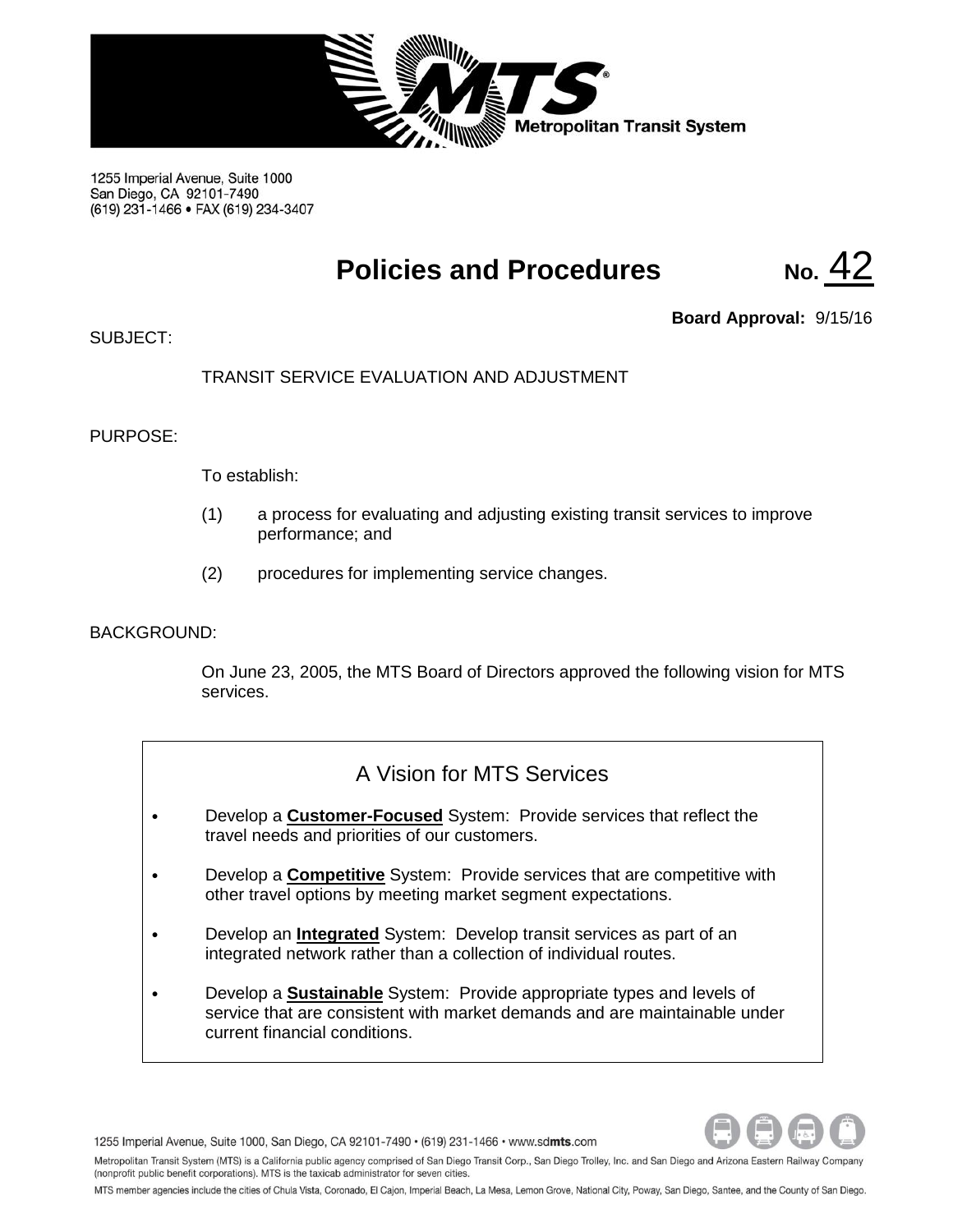This policy establishes a process for evaluating existing transit services based on these vision statements. In addition, the policy outlines procedures for implementing minor and major service adjustments.

#### POLICY:

### 42.1 Categories of Transit Service

To ensure that transit services are evaluated against other similar services, routes are designated into eight service categories based on route characteristics. These categories include: Premium Express, Express, Light Rail, Urban Frequent, Urban Standard, Circulator, Rural, and Demand-Responsive, as defined below. These categories also ensure that fares are consistent with the type and characteristics of the service. Attachment A specifies the services within each category.

## *Fixed-Route Services*

Premium Express – High-speed, point-to-point service geared towards commute markets. Service provided during weekday peak periods only and scheduled to meet primary work shift times. May use over-the-road coaches for maximum comfort and highway operations.

Express – High-speed service geared toward linking major subregional residential, employment, and activity centers. Service is generally provided throughout the weekday and possibly on weekends. Operates primarily on highways and major arterials.

Light Rail – High-frequency service (15 minutes or better during the base weekday) operating on exclusive railroad right-of-way. Serves multiple trip purposes and generally experiences high turnover along the line.

Rapid – High-frequency bus service (15 minutes or better during the base weekday) operating in a combination of HOV lanes, mixed-traffic lanes, and/or exclusive right-of-way. Serves multiple trip purposes and generally experiences high turnover along the line. Offers Traffic Signal Priority, enhanced station stops, and "Rapid" or other distinct branding. Service is subsidized by TransNet.

Urban Frequent – High-frequency service (15 minutes or better during the base weekday) primarily operated along major arterials in denser urban areas. Serves multiple trip purposes and generally experiences high turnover along the route. May be operated as regular (all stops) or limited (stopping only at major transfer points and activity centers).

Urban Standard – Basic transit service with base weekday frequencies generally between 30 and 60 minutes. Operates in less dense urban and suburban areas. Serves multiple trip purposes and provides access to all stops.

Circulator – Neighborhood feeder/distributor to transfer stations or shuttle service to local destinations. Operates on arterials and local streets to provide access to residences, businesses, activity, and transfer centers.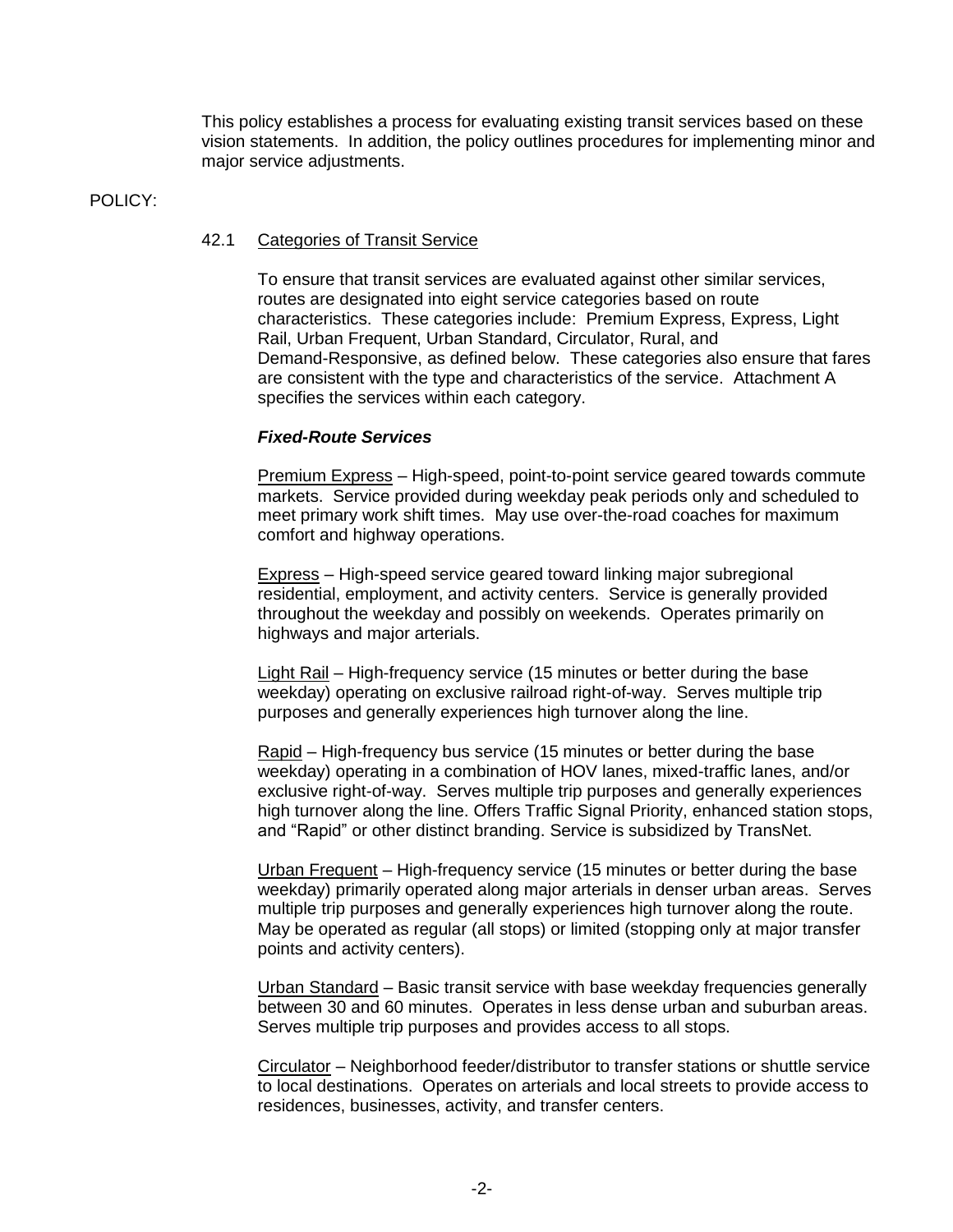|                                                                                                                                                   | ip Distance    | Speed  | Stop Spacing | Streamlined Routing | Fares  |  |
|---------------------------------------------------------------------------------------------------------------------------------------------------|----------------|--------|--------------|---------------------|--------|--|
|                                                                                                                                                   | Longer         | Faster | Greater      | More                | Higher |  |
| <b>Premium Express</b><br><b>Express</b><br><b>Light Rail</b><br><b>Rapid Bus</b><br><b>Urban Frequent</b><br><b>Urban Standard</b><br>Circulator |                |        |              |                     |        |  |
|                                                                                                                                                   | <b>Shorter</b> | Slower | Lesser       | Less                | Lower  |  |

**Figure 1 Characteristics of Fixed-Route Services**

## *Specialized Services*

Rural *–* Lifeline service that provides a link between rural communities and the San Diego urban core. Very limited service levels; generally a few round-trips operating a few days per week given limited demand.

Demand-Responsive - Paratransit services that complement fixed-route services in accordance with the Americans with Disabilities Act (ADA), as well as services that provide transit access to areas difficult to serve by conventional fixed-routes (e.g., due to terrain, discontinuous street patterns, and extremely low densities).

### 42.2 Performance Indicators

The following performance indicators, summarized in Figure 2, ensure that the service evaluation is consistent with the vision statements established for MTS services.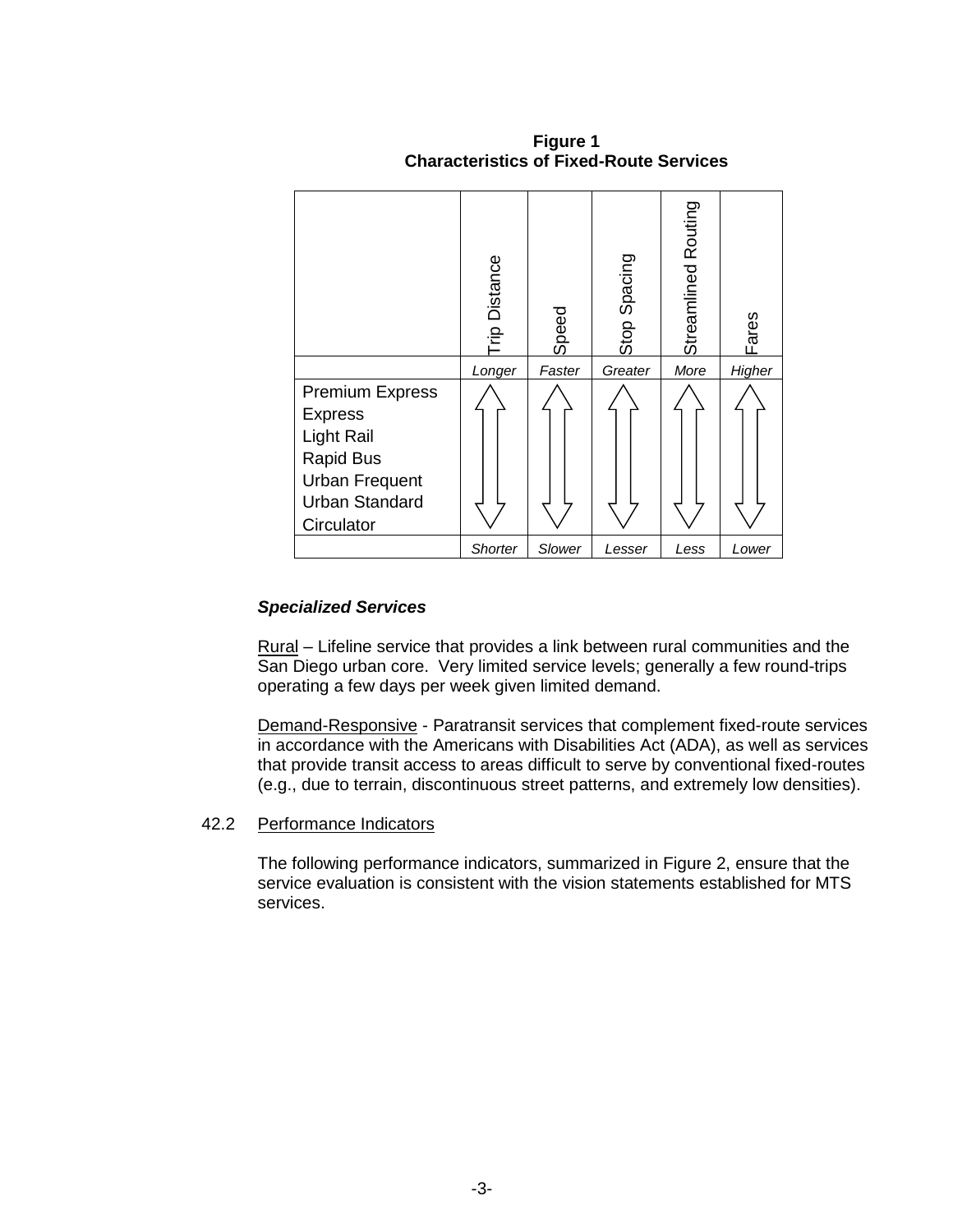**Figure 2 Transit Service Performance Indicators**

| <b>CUSTOMER FOCUSED / COMPETITIVE</b>                                          |                                                                                                |                                                                        |                                                       |                                                                                           |                                                                     |                                                                        | <b>INTEGRATED</b>              |                                           |                      |                                                 |                              | <b>SUSTAINABLE</b>                            |                                            |                                                |                                                                                          |                                                  |                                                    |                                                 |                                                                                         |
|--------------------------------------------------------------------------------|------------------------------------------------------------------------------------------------|------------------------------------------------------------------------|-------------------------------------------------------|-------------------------------------------------------------------------------------------|---------------------------------------------------------------------|------------------------------------------------------------------------|--------------------------------|-------------------------------------------|----------------------|-------------------------------------------------|------------------------------|-----------------------------------------------|--------------------------------------------|------------------------------------------------|------------------------------------------------------------------------------------------|--------------------------------------------------|----------------------------------------------------|-------------------------------------------------|-----------------------------------------------------------------------------------------|
|                                                                                | <b>PRODUCTIVITY</b>                                                                            |                                                                        |                                                       | <b>QUALITY</b>                                                                            |                                                                     |                                                                        | <b>CONNECTIVITY</b>            |                                           |                      | <b>RESOURCES</b>                                |                              |                                               |                                            |                                                | <b>EFFICIENCY</b>                                                                        |                                                  |                                                    |                                                 |                                                                                         |
| ngers<br>$\bar{\Phi}$<br>Ō<br><b>Ú)</b><br>$\tilde{\sigma}$<br>௳<br>–<br>Total | ၑၟ<br>Φ<br>Ō<br>$\subset$<br>Φ<br>Ō<br>ဖ<br>π<br>൨<br>⋋<br>ekday<br>≷ّ<br>Φ<br>ರಾ<br>vera<br>⋖ | Hour<br>enue<br>శ్<br>ers/R<br><b>Pue</b><br>S<br><b>vo</b><br>π<br>n. | Hour<br>Service<br>ร/ิท<br>engers<br>Ø<br>n<br>ω<br>൨ | actor<br>ய<br>Load<br>$\overline{\phantom{0}}$<br>isenger<br>Ö)<br>$\tilde{\sigma}$<br>Ö. | Φ<br>ĕ<br>rforma<br>$\overline{a}$<br>௳<br>jme<br>⊢<br>л.<br>Ċ<br>∩ | w<br>jure:<br>E<br>σ<br>ட<br>န<br>betwe<br>istance<br>≏<br>⊂<br>σ<br>Š | Miles<br>00,000<br>Accidents/1 | ngers<br>9S<br>ä<br>௳<br>Comments/100,000 | Headway<br>oute<br>œ | onsistency<br>ပ<br>rvice<br>Φ<br>Ō<br>৳<br>Span | Availability<br>Φ<br>Service | w<br>ق<br>آ⊠<br>Φ<br><b>DE</b><br>Φ<br>Ō<br>⊂ | ဖိ<br>—<br>Эр<br>Т<br>rvice<br>Φ<br>Ø<br>Ċ | quirement<br>Φ<br>$\propto$<br>Vehicle<br>Peak | eeds<br>$\Omega$<br>$\overline{O}$<br>Φ<br>$rac{5}{2}$<br>$\mathbf{\Phi}$<br>Ō<br>⊂<br>_ | w<br>il⊌<br>Mil<br>otal<br>rvice/<br>Φ<br>Ō<br>드 | Hours<br><b>Service/Total</b><br>$\mathbf{I}$<br>Ċ | Ratio<br>vovery<br>Ф<br>$\alpha$<br>arebox<br>ட | ត<br>ğ<br>$\mathbf{\Omega}$<br><b>in</b><br>ທ<br>ത<br>idy/P.<br><b>S</b><br>ف<br>5<br>ທ |

**Bold** – Key indicators used for ranking route performance.

**Total Passengers** – Total number of unlinked boardings.

**Average Weekday Passengers** – Average of weekday unlinked boardings excluding abnormal weekday boardings due to unusual circumstances, such as inclement weather, special events, and other unusual impacts to daily ridership levels.

**Passengers per Revenue Hour** – Total number of unlinked boardings divided by the sum of in-service and layover (including recovery) hours. Does not include pull and deadhead hours. Consistent with National Transit Database (NTD) definitions, this indicator is generally used to compare the productivity of MTS services with other agencies.

**Passengers per In Service Hour** – Total number of unlinked boardings divided by in-service hours. Does not include layover, recovery, pull, and deadhead hours. This indicator is a more accurate measure of service performance because it only includes scheduled hours available for loading, unloading, and transporting passengers.

**Passenger Load Factor** – Percent of trips exceeding the passenger load target.

**On-Time Performance** – Percent of service that is within zero minutes zero seconds (00m:00s) early and four minutes fifty nine seconds (04m:59s) late.

**Mean Distance between Failures** – Average distance (measured in total miles) between major mechanical failures.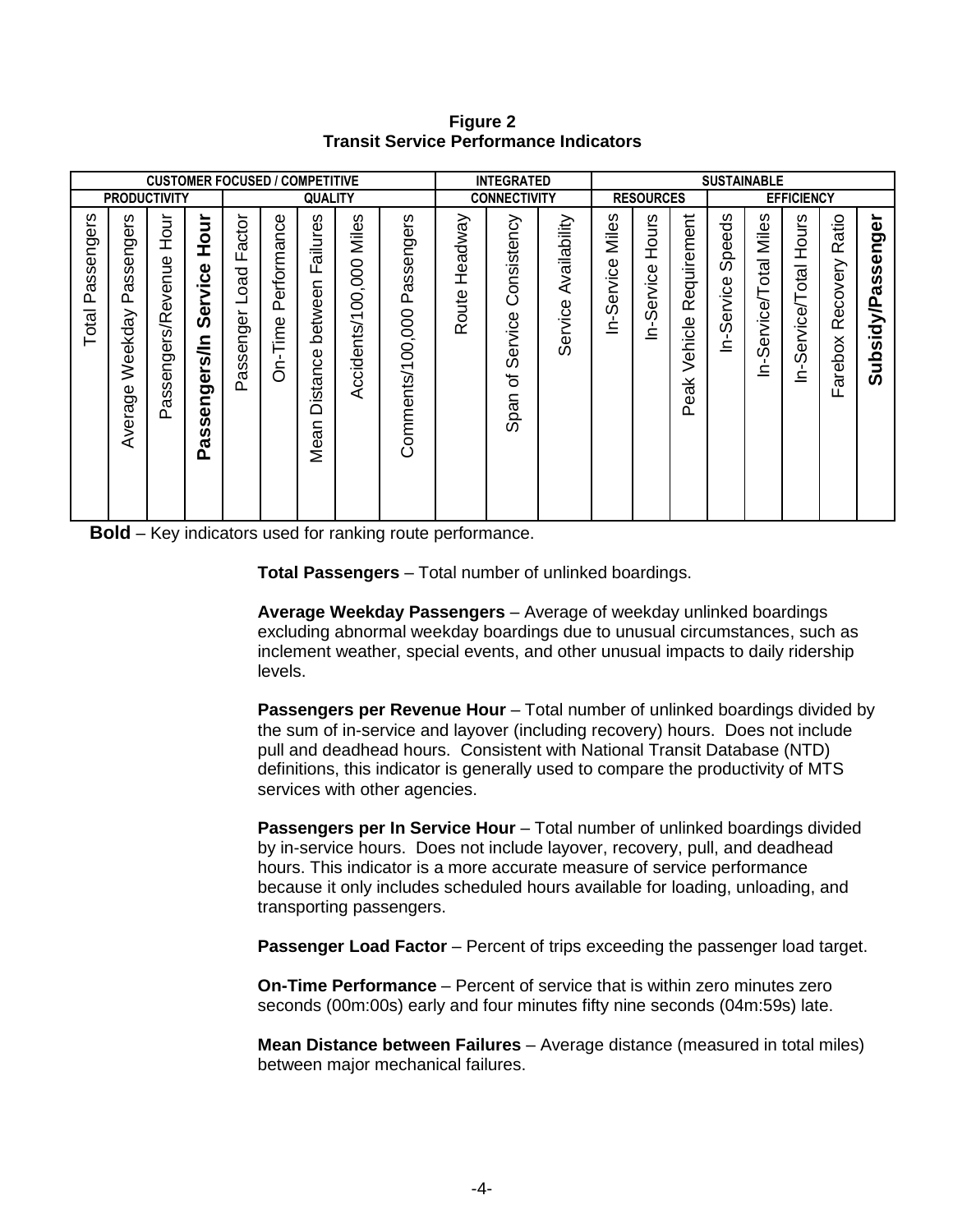**Accidents per 100,000 Miles** – Average number of collision accidents (preventable and nonpreventable) for every 100,000 miles operated (measured in total miles).

**Comments per 100,000 Passengers** – Average number of passenger comments for every 100,000 unlinked boardings.

**Route Headway** – Base weekday frequency of route.

**Span of Service Consistency** – Indication of consistency in service span for route groups that experience high levels of transfers between the services.

**Service Availability** – A general measure of the geographic distribution of service within the MTS service area.

**In Service Miles** – Scheduled miles of service available for loading, unloading, and transporting passengers (measured as scheduled miles between departure from the first stop and arrival to the last stop of a trip).

**In-Service Hours** – Scheduled hours of service available for loading, unloading, and transporting passengers (measured as scheduled hours between departure from the first stop and arrival to the last stop of a trip).

**Peak Vehicle Requirement** – Maximum number of vehicles available to provide scheduled service during the heaviest service period of the week.

**In-Service Speed** – Average scheduled speed of transit service between departure from the first stop and arrival to the last stop of a trip.

**In-Service Miles/Total Miles** – Percent of total miles operated that are attributed to service available for loading, unloading, and transporting passengers.

**In-Service Hours/Total Hours** – Percent of total hours operated that are attributed to service available for loading, unloading, and transporting passengers.

**Farebox Recovery Ratio** – Percent of total operating cost recovered through fare revenue.

**Subsidy/Passenger** – The amount of public subsidy required to provide service for each unlinked boarding (measured as total operating cost minus fare revenue divided by total passengers).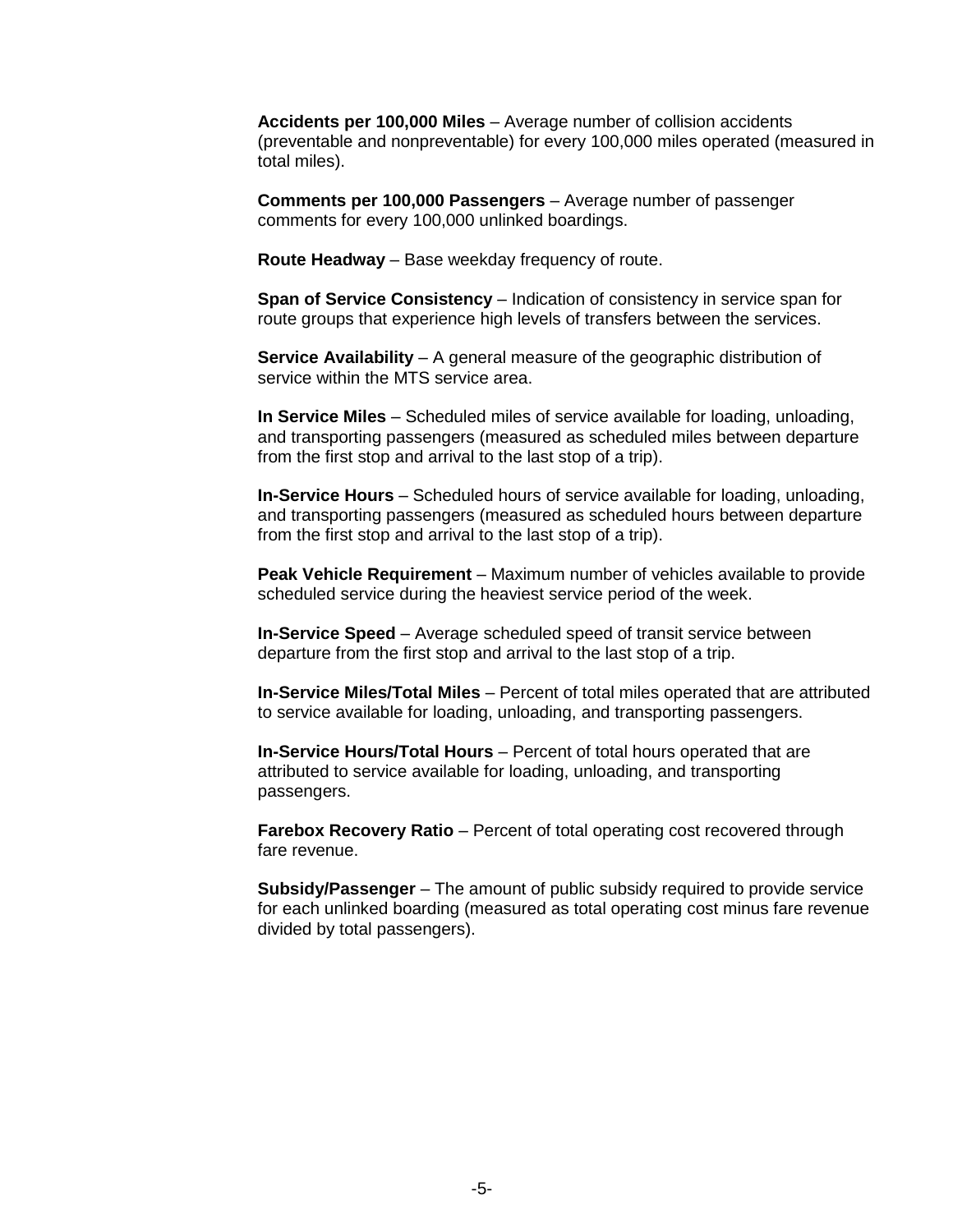## 42.3 Performance Targets

Performance targets represent aggressive yet realistic service expectations based on service design, route characteristics, and operating environments. In addition to setting service expectations, targets are also used to flag and evaluate negative impacts that may occur when balancing an improvement in one aspect of performance at the expense of another aspect. Therefore, using targets ensures that service is designed to achieve the overall goals of the system through a balanced approach.

To ensure that targets are stable, yet reflect changes to market and operating conditions, they will be reviewed and adjusted, if needed, on a three-year basis. In addition to evaluating performance indicators against their targets, tracking the performance trend of each indicator will help ensure that no aspect of performance is unduly impacted over time as a result of overemphasizing other performance priorities. Attachment B presents the performance targets for each indicator.

### 42.4 Performance-Monitoring Process

**Annual Service Evaluation** - The MTS operating budget is adopted annually by the Board of Directors prior to the start of the fiscal year (July 1). This budget is developed around initial assumptions of service levels to be provided in the upcoming year, including anticipated service changes as well as expected performance in achieving the vision for MTS services.

The annual service evaluation will be conducted at the conclusion of each fiscal year to compare actual performance of the system with the targets outlined in Attachment B and to identify opportunities for adjustments and improvements based on this analysis.

Key indicators for flagging low-performing routes are passengers per revenue hour and subsidy per passenger. Routes on the bottom quartile of each route group for both of these indicators will be identified for further analysis on a segment basis (temporal and geographic) as well as closer look at other aspects of the route's performance.

**Service Change Evaluation** – The triannual service evaluation will be conducted at the conclusion of each regularly scheduled service change period. This evaluation will present initial results of service changes and provide an early indication of significant trends. The analysis also provides a basis for tracking the progress of performance throughout the year.

Attachment B identifies the key performance indicators that will be used for analysis during the triannual and annual service evaluations.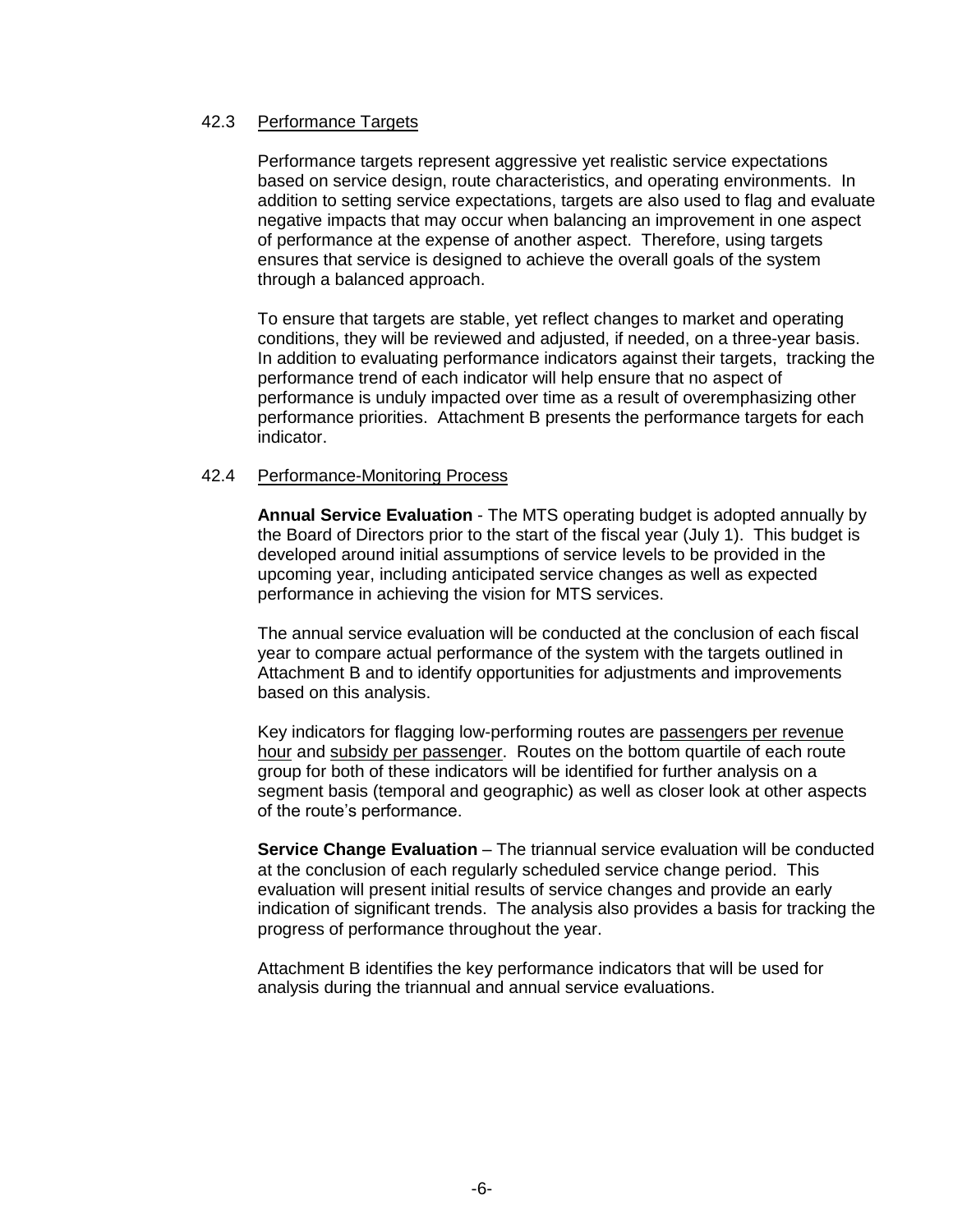#### 42.5 Service Changes

Changes to MTS bus and trolley services are implemented three times a year in the fall, winter, and summer. These regularly scheduled service changes provide an opportunity to: (1) improve the routing, operation, and schedules of the transit system consistent with service evaluation and customer comments, (2) implement changes as a result of service plans, including the implementation of new services, (3) optimize service according to the MTS service vision, and (4) adjust service levels according to budget constraints. Service changes can be classified into minor and major changes.

42.5a Minor Service Changes. Minor service changes generally include schedule adjustments for routes that are chronically late or to improve scheduling efficiencies or trip-level adjustments to address overcrowding and productivity improvements. Minor service changes can also include slight routing adjustments to serve a new trip generator, eliminate unproductive segments, or to streamline and optimize service.

Since minor service changes address service maintenance issues, it is important that they are implemented expeditiously. To streamline the process, these changes should not result in a significant impact to ridership. To ensure that impacts are minimized, minor service changes will not represent more than a 25 percent change in a route's weekly in service miles or hours. Therefore, no action will be required of the MTS Board for approval and implementation of these changes, unless a Title VI report requires Board action as specified in Section 42.6.

42.5b Major Service Changes. Major service changes represent a change that is greater than 25 percent of a route's weekly in-service miles or hours. These changes are generally a result of in-depth research and analyses to address a significant change in a route's demand, operating environment, or performance. Changes may include significant route realignment, changes in scheduled headways, or subarea restructuring.

Although these changes are strategically designed to maximize public benefit and minimize negative impacts, they often result in tradeoffs or reduction in benefits for some riders. Due to the significance and potential negative impacts, approval of these changes is contingent on a properly noticed public hearing.

42.5c New Service Implementation. All new services will be implemented on a trial basis for one year. New service can include new routes, increased frequency during a significant part of the service day, new days of operation, or a significant route extension. These services should perform to equal or better than the system average for passenger per revenue hour and subsidy per passenger within the first year of operation. For a new service to be continued beyond 12 months, a Title VI analysis must be completed and presented to the MTS Board of Directors, which must take action to approve the new service as regular service.

#### 42.6 Title Vl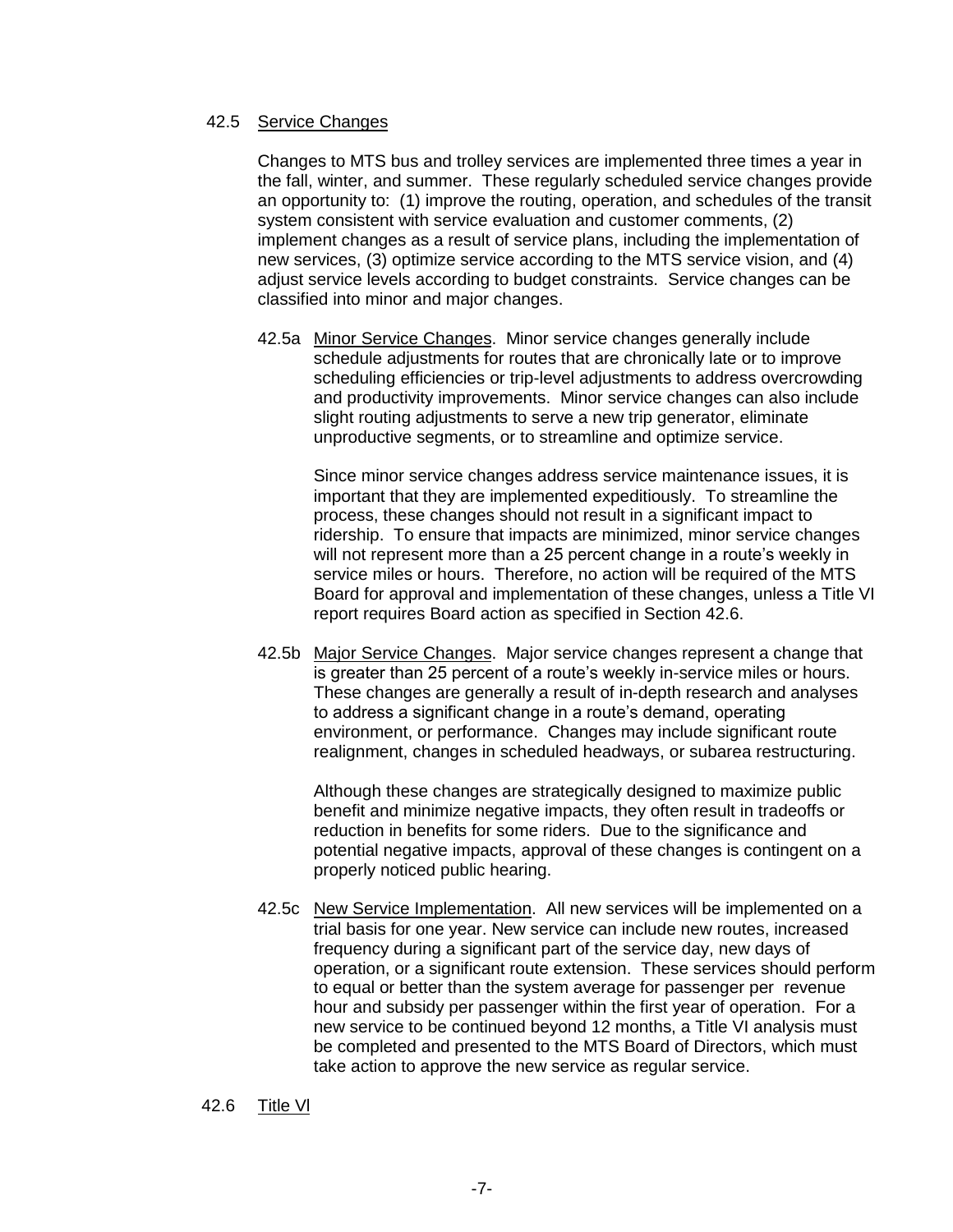MTS is committed to ensuring that no person is excluded from participation in, or denied the benefits of its services on the basis of race, color, or national origin as protected by Title Vl of the Civil Rights Act of 1964, as amended. This includes the planning and scheduling of routes and services.

- 42.6a Analysis: Except as provided in Section 42.5c, any of the following changes would require that a Title Vl analysis be presented to the MTS Board of Directors before a final implementation decision is made:
	- A change that is greater than 25 percent of a route's weekly in-service miles or hours.
	- An increase or reduction in the average weekly span-of service of more than 25 percent.
	- The implementation of a new route or the discontinuation of an existing route.
	- A routing change that affects more than 25% of a route's Directional Route Miles and more than 25% of the route's bus stops.
- 42.6b Disparate Impacts and Disproportionate Burdens: MTS' Title VI analysis for a Major Service Change will include a determination of whether or not disparate impacts to minority populations or disproportionate burdens to low-income populations would result from the change.
	- A disparate impact is found when there is a difference in adverse effects between minority and non-minority populations such that: the adversely affected population is 10 percent or greater minority by percentage of total population than the total MTS service area average; or, the benefitting population is 10 percent or more non-minority (by percentage of total MTS service area population) than the total MTS service area average. *For example, if the total MTS service area average is 55% minority, then a proposed service change that adversely affects a population that is 65% minority or greater would be defined as a disparate impact.* If MTS chooses to implement a proposed major service change despite a finding of a disparate impact, MTS may only do so if there is a substantial justification for the change, and there are no alternatives that would have a less disparate impact and still accomplish the goals of the change.
	- A disproportionate burden is found when there is a difference in adverse effects between low-income and non-low-income populations such that: the adversely affected population is 10 percent or more "lowincome" (by percentage of total MTS service area population) than the total MTS service area average; or, the benefitting population is 10 percent or greater "non-low-income" by percentage of total population than the total MTS service area average. *For example, if the total MTS service area average is 20% "low-income," then a proposed service*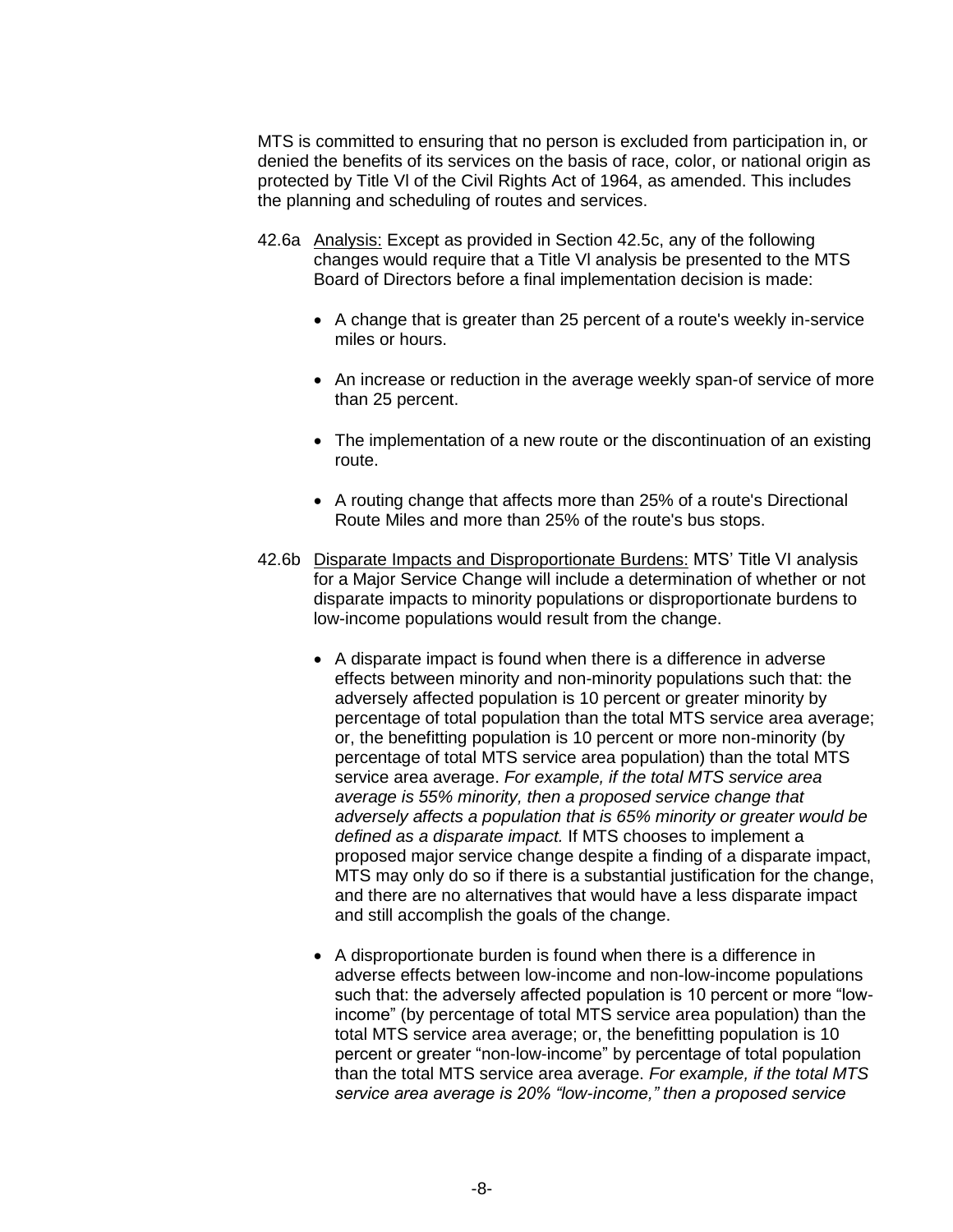*change that benefits a population that is 90% or greater "non-lowincome" would be defined as a disproportionate burden.* If MTS chooses to implement a proposed change despite a finding of disproportionate burden, MTS may only do so if steps are taken to avoid or minimize impacts where practicable, and MTS provides a description of alternatives available to affected low-income populations.

- 42.6c Complaints: Persons alleging violations of Title Vl by MTS would follow the procedures outlined in MTS Policy No. 48.
- Attachments: A. Service Categories
	- B. FY 2016 FY 2020 Performance Targets

Original Policy Accepted on 4/8/93. Policy Revised on 12/8/94. Policy Repealed and Readopted on 1/13/00. Policy Revised on 10/26/00. Policy Revised on 12/14/00. Policy Revised on 4/25/02. Policy Revised on 4/29/04. Policy Revised on 6/14/07. Policy Revised on 9/20/12. Policy Revised on 6/20/13. Policy Revised on 9/15/16.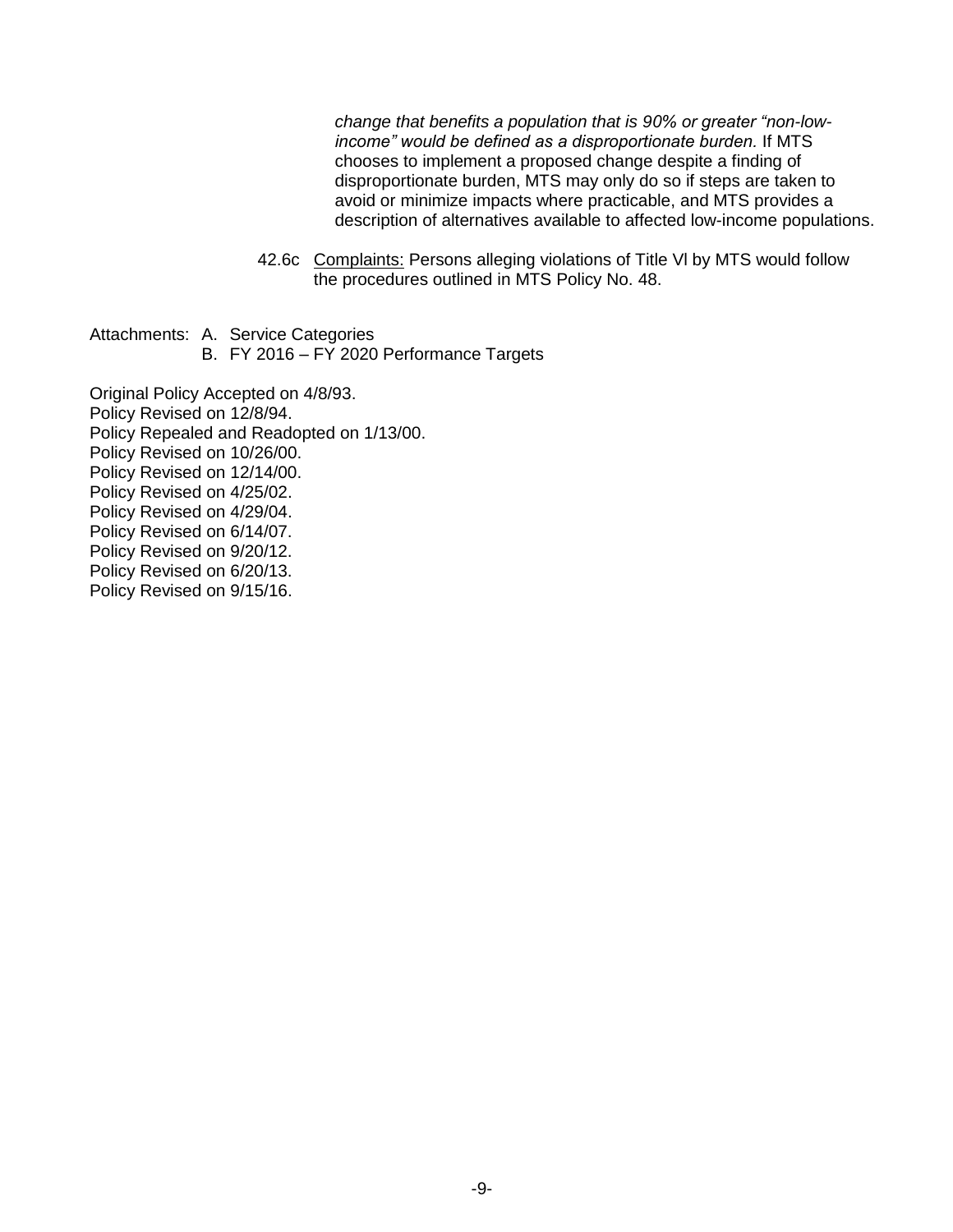**Attachment A Service Categories/Modes & Service Standards**

| 280, 290<br><b>Premium Express</b> - High-speed,<br>point-to-point service geared<br>toward commute markets. Service<br>provided during weekday peak<br>90%<br>1.0<br>periods only and scheduled to meet<br>30 min.<br>primary work shift times. May use<br>over-the-road coaches for<br>maximum comfort and highway<br>operations.<br>20, 50, 60, 110,<br><b>Express</b> - High-speed service<br>150, , 870, 950<br>geared toward linking major<br>subregional residential,<br>employment, and activity centers.<br>$1.5*$<br>Service is generally provided<br>90%<br>30 min.<br>throughout the weekday and<br>possibly on weekends. Operates<br>primarily on highways and major<br>arterials.<br><b>Light Rail</b> - High-frequency<br>Blue Line,<br>service operating on exclusive<br>Orange Line,<br>Green Line,<br>railroad right-of-way. Serves<br>90%<br>15 min.<br>3.0<br><b>Silver Line</b><br>multiple-trip purposes and generally<br>experiences high turnover along<br>the line.<br>201/202, 204,<br>Rapid - High-frequency service<br>primarily operated along major<br>215, 235, 237,<br>arterials in denser urban areas.<br>225 (future<br>South Bay Rapid<br>Serves multiple-trip purposes and<br>generally experiences high turnover<br>225)<br>85%<br>15 min.<br>$1.5*$<br>along the route. May be operated<br>as regular (all stops) or limited<br>(stopping only at major transfer<br>points and activity centers).<br><b>Urban Frequent</b> - High-frequency<br>1, 2, 3, 5, 6, 7, 8,<br>service primarily operated along<br>9, 10, 11, 13, 30,<br>major arterials in denser urban<br>41, 44, 120, 701,<br>areas. Serves multiple-trip<br>709, 712, 901,<br>906/907, 929,<br>purposes and generally<br>85%<br>15 min.<br>$1.5*$<br>experiences high turnover along<br>932, 933/934,<br>the route. May be operated as<br>955, 961, 992<br>regular (all stops) or limited<br>(stopping only at major transfer | Category/Mode | <b>Routes</b><br>(subject to change) | On-Time<br><b>Performance</b><br><b>Standard</b> | Headway<br><b>Standard</b><br>(base wkdy) | <b>Vehicle Load Factor</b><br>(Standard = No more<br>than 20% of trips<br>exceed factor) |
|---------------------------------------------------------------------------------------------------------------------------------------------------------------------------------------------------------------------------------------------------------------------------------------------------------------------------------------------------------------------------------------------------------------------------------------------------------------------------------------------------------------------------------------------------------------------------------------------------------------------------------------------------------------------------------------------------------------------------------------------------------------------------------------------------------------------------------------------------------------------------------------------------------------------------------------------------------------------------------------------------------------------------------------------------------------------------------------------------------------------------------------------------------------------------------------------------------------------------------------------------------------------------------------------------------------------------------------------------------------------------------------------------------------------------------------------------------------------------------------------------------------------------------------------------------------------------------------------------------------------------------------------------------------------------------------------------------------------------------------------------------------------------------------------------------------------------------------------------------------------------------------------------------------------------------|---------------|--------------------------------------|--------------------------------------------------|-------------------------------------------|------------------------------------------------------------------------------------------|
|                                                                                                                                                                                                                                                                                                                                                                                                                                                                                                                                                                                                                                                                                                                                                                                                                                                                                                                                                                                                                                                                                                                                                                                                                                                                                                                                                                                                                                                                                                                                                                                                                                                                                                                                                                                                                                                                                                                                 |               |                                      |                                                  |                                           |                                                                                          |
|                                                                                                                                                                                                                                                                                                                                                                                                                                                                                                                                                                                                                                                                                                                                                                                                                                                                                                                                                                                                                                                                                                                                                                                                                                                                                                                                                                                                                                                                                                                                                                                                                                                                                                                                                                                                                                                                                                                                 |               |                                      |                                                  |                                           |                                                                                          |
|                                                                                                                                                                                                                                                                                                                                                                                                                                                                                                                                                                                                                                                                                                                                                                                                                                                                                                                                                                                                                                                                                                                                                                                                                                                                                                                                                                                                                                                                                                                                                                                                                                                                                                                                                                                                                                                                                                                                 |               |                                      |                                                  |                                           |                                                                                          |
|                                                                                                                                                                                                                                                                                                                                                                                                                                                                                                                                                                                                                                                                                                                                                                                                                                                                                                                                                                                                                                                                                                                                                                                                                                                                                                                                                                                                                                                                                                                                                                                                                                                                                                                                                                                                                                                                                                                                 |               |                                      |                                                  |                                           |                                                                                          |
| points and activity centers).<br><b>Urban Standard - Basic transit</b><br>4, 27, 28, 31, 35,<br>90%<br>$1.5*$<br>30 min.                                                                                                                                                                                                                                                                                                                                                                                                                                                                                                                                                                                                                                                                                                                                                                                                                                                                                                                                                                                                                                                                                                                                                                                                                                                                                                                                                                                                                                                                                                                                                                                                                                                                                                                                                                                                        |               |                                      |                                                  |                                           |                                                                                          |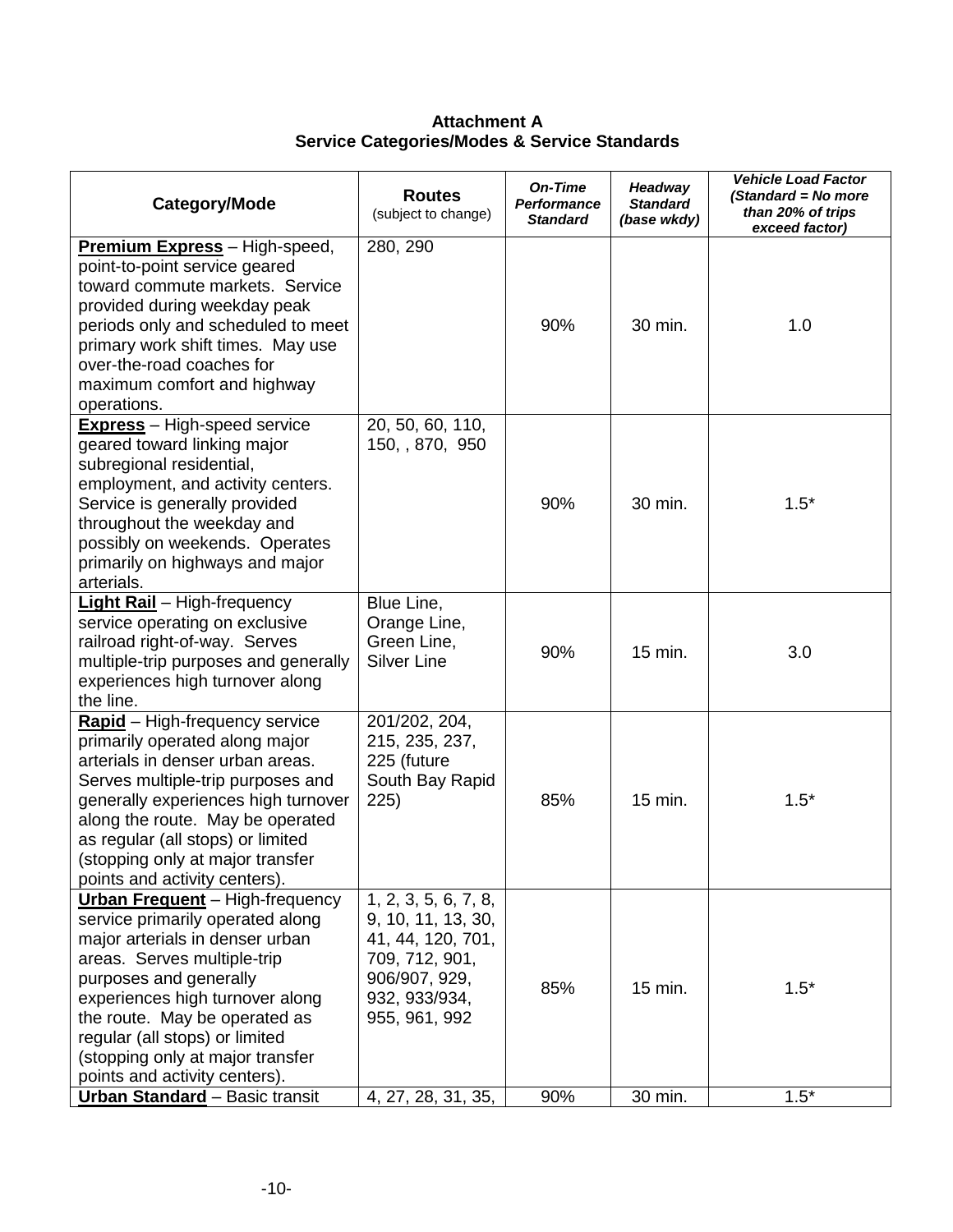| service along major arterials<br>througout the MTS service area.<br>Operates in less dense urban and<br>suburban areas. Serves<br>multiple-trip purposes and provides<br>access to all stops.                                                                                                                                                                              | 105, 115, 703,<br>704, 705, 707,<br>815, 816, 832,<br>833, 834, 848,<br>854, 855, 856,<br>864, 871/872,<br>874/875, 904,<br>905, 916/917,<br>921, 923, 928,<br>936, 944, 945, |                     |                               |                  |
|----------------------------------------------------------------------------------------------------------------------------------------------------------------------------------------------------------------------------------------------------------------------------------------------------------------------------------------------------------------------------|-------------------------------------------------------------------------------------------------------------------------------------------------------------------------------|---------------------|-------------------------------|------------------|
|                                                                                                                                                                                                                                                                                                                                                                            | 962, 963, 967,<br>968                                                                                                                                                         |                     |                               |                  |
| <b>Circulator</b> - Neighborhood<br>feeder/distributor to transfer<br>stations or shuttle service to local<br>destinations. Operates on arterials<br>and local streets to provide access<br>to residences, businesses, activity,<br>and transfer centers.                                                                                                                  | 14, 18, 25, 83,<br>84, 88, 851, 964,<br>965, 972, 973,<br>978, 979                                                                                                            | 90%                 | 60 min.                       | $1.5*$           |
| <b>Rural</b> - Lifeline service that<br>provides a link between rural<br>communities and the San Diego<br>urban core. Very limited service<br>levels; generally a few round-trips<br>operating a few days per week<br>given limited demand.                                                                                                                                | 888, 891, 892,<br>894                                                                                                                                                         | No specific<br>goal | <b>No</b><br>specific<br>goal | No specific goal |
| <b>Demand-Responsive - Paratransit</b><br>services that complement fixed-<br>route services in accordance with<br>the Americans with Disabilities Act<br>(ADA) as well as services that<br>provide transit access to areas<br>difficult to serve by conventional<br>fixed-routes (e.g., due to terrain,<br>discontinuous street patterns, and<br>extremely low densities). | <b>MTS Access</b><br>(ADA<br>Paratransit)                                                                                                                                     | No specific<br>goal | n/a                           | No specific goal |

\*Load standard is 1.0 for routes operated with a minibus